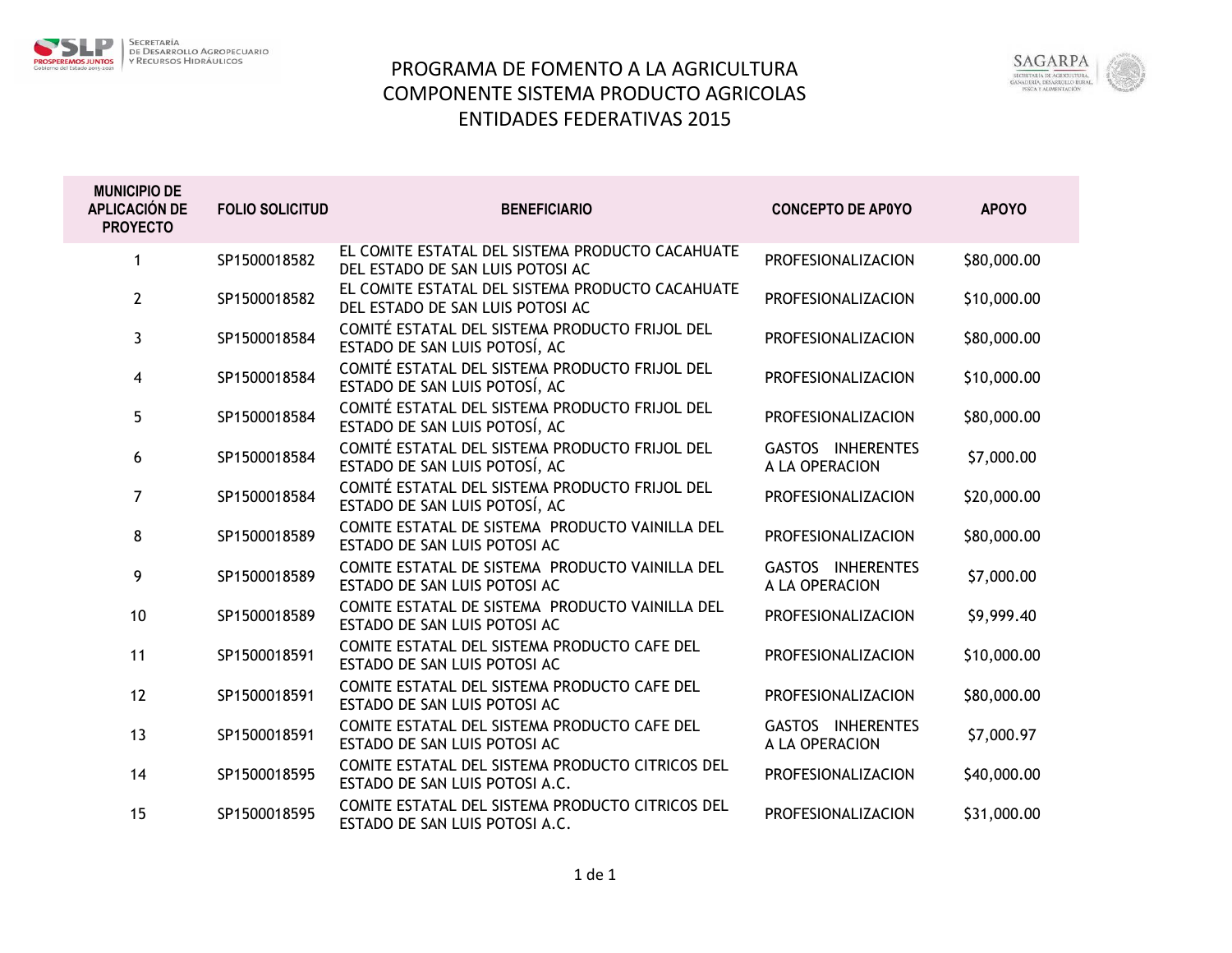





| 16 | SP1500018595 | COMITE ESTATAL DEL SISTEMA PRODUCTO CITRICOS DEL<br>ESTADO DE SAN LUIS POTOSI A.C.          | PROFESIONALIZACION                  | \$10,000.00 |
|----|--------------|---------------------------------------------------------------------------------------------|-------------------------------------|-------------|
| 17 | SP1500017612 | COMITÉ ESTATAL DEL SISTEMA PRODUCTO JITOMATE DEL<br>ESTADO DE SAN LUIS POTOSI S.C.          | GASTOS INHERENTES<br>A LA OPERACION | \$5,000.00  |
| 18 | SP1500017612 | COMITÉ ESTATAL DEL SISTEMA PRODUCTO JITOMATE DEL<br>ESTADO DE SAN LUIS POTOSI S.C.          | PROFESIONALIZACION                  | \$80,000.00 |
| 19 | SP1500017612 | COMITÉ ESTATAL DEL SISTEMA PRODUCTO JITOMATE DEL<br>ESTADO DE SAN LUIS POTOSI S.C.          | PROFESIONALIZACION                  | \$12,000.00 |
| 20 | SP1500017614 | COMITE ESTATAL DEL SISTEMA PRODUCTO NOPAL Y TUNA<br>DE SAN LUIS POTOSI A.C.                 | GASTOS INHERENTES<br>A LA OPERACION | \$5,000.00  |
| 21 | SP1500017614 | COMITE ESTATAL DEL SISTEMA PRODUCTO NOPAL Y TUNA<br>DE SAN LUIS POTOSI A.C.                 | PROFESIONALIZACION                  | \$80,000.00 |
| 22 | SP1500017614 | COMITE ESTATAL DEL SISTEMA PRODUCTO NOPAL Y TUNA<br>DE SAN LUIS POTOSI A.C.                 | PROFESIONALIZACION                  | \$12,000.00 |
| 23 | SP1500017614 | COMITE ESTATAL DEL SISTEMA PRODUCTO NOPAL Y TUNA<br>DE SAN LUIS POTOSI A.C.                 | PROFESIONALIZACION                  | \$20,000.00 |
| 24 | SP1500017617 | COMITE ESTATAL DEL SISTEMA PRODUCTO DE CANA DE<br>AZUCAR DEL ESTADO DE SAN LUIS POTOSI A.C. | PROFESIONALIZACION                  | \$80,000.00 |
| 25 | SP1500017617 | COMITE ESTATAL DEL SISTEMA PRODUCTO DE CANA DE<br>AZUCAR DEL ESTADO DE SAN LUIS POTOSI A.C. | PROFESIONALIZACION                  | \$12,000.00 |
| 26 | SP1500017617 | COMITE ESTATAL DEL SISTEMA PRODUCTO DE CANA DE<br>AZUCAR DEL ESTADO DE SAN LUIS POTOSI A.C. | PROFESIONALIZACION                  | \$75,000.00 |
| 27 | SP1500017617 | COMITE ESTATAL DEL SISTEMA PRODUCTO DE CANA DE<br>AZUCAR DEL ESTADO DE SAN LUIS POTOSI A.C. | GASTOS INHERENTES<br>A LA OPERACION | \$5,000.00  |
| 28 | SP1500017614 | COMITE ESTATAL DEL SISTEMA PRODUCTO NOPAL Y TUNA<br>DE SAN LUIS POTOSI A.C.                 | PROFESIONALIZACION                  | \$20,000.00 |
| 29 | SP1500017617 | COMITE ESTATAL DEL SISTEMA PRODUCTO DE CANA DE<br>AZUCAR DEL ESTADO DE SAN LUIS POTOSI A.C. | PROFESIONALIZACION                  | \$80,000.00 |
| 30 | SP1500017617 | COMITE ESTATAL DEL SISTEMA PRODUCTO DE CANA DE<br>AZUCAR DEL ESTADO DE SAN LUIS POTOSI A.C. | PROFESIONALIZACION                  | \$12,000.00 |
| 31 | SP1500017617 | COMITE ESTATAL DEL SISTEMA PRODUCTO DE CANA DE<br>AZUCAR DEL ESTADO DE SAN LUIS POTOSI A.C. | PROFESIONALIZACION                  | \$75,000.00 |
| 32 | SP1500017617 | COMITE ESTATAL DEL SISTEMA PRODUCTO DE CANA DE<br>AZUCAR DEL ESTADO DE SAN LUIS POTOSI A.C. | GASTOS INHERENTES<br>A LA OPERACION | \$5,000.00  |